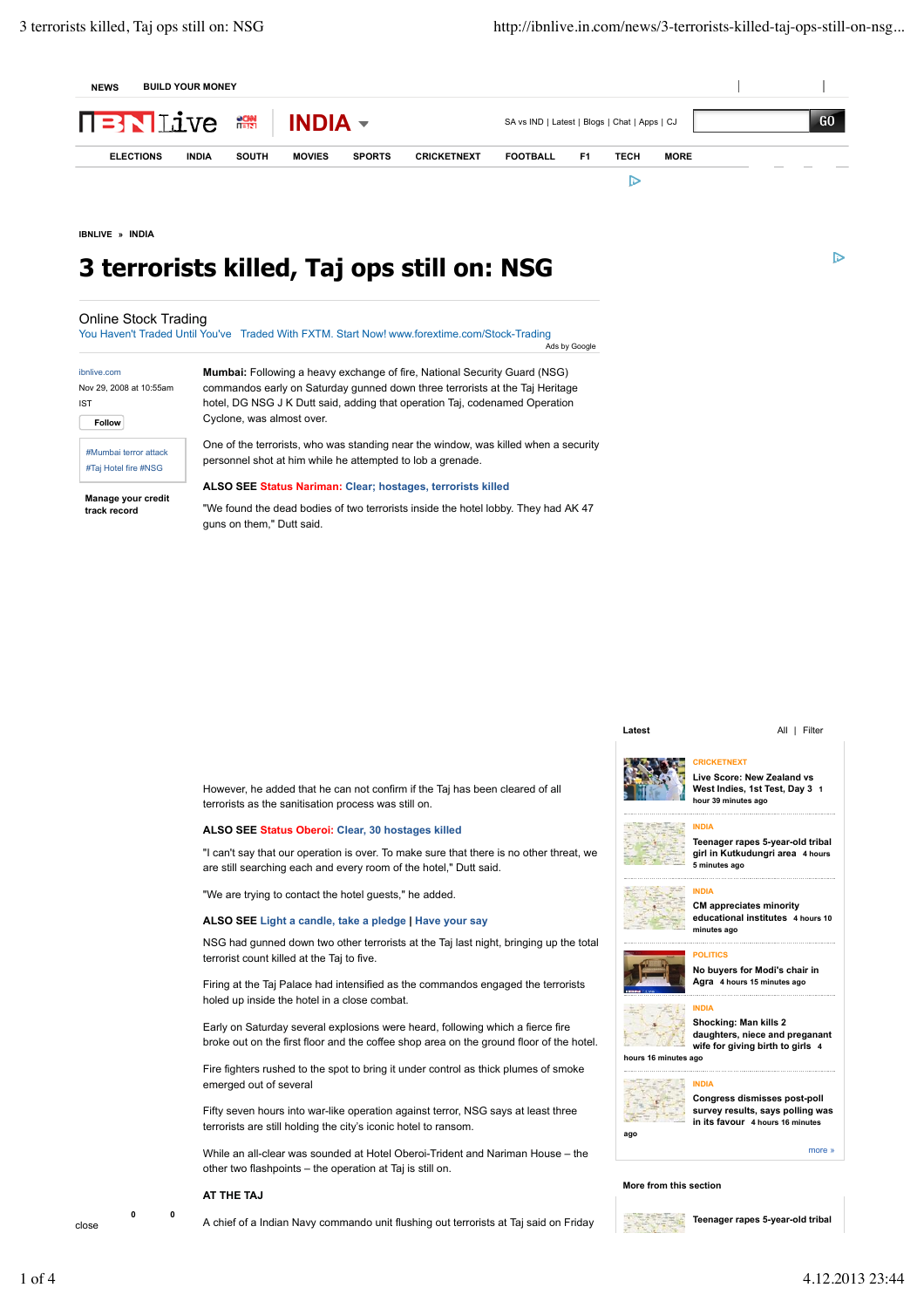**5 minutes ago**

**minutes ago**

**girl in Kutkudungri area 4 hours**

**CM appreciates minority educational institutes 4 hours 10**



"We found 12-15 bodies," the commander, whose face was disguised in a black scarf and sunglasses, told a news conference. The commandos found money, ammunition and an identity card from Mauritius thought to have belonged to the terrorists.

"We recovered \$1200, AK series rifles, credit cards and Mauritian national identity card from Taj hotel," the commando chief said.

"We found a bag which contained dry fruits, large amount of ammunition, foreign money (dollars), seven fully filled magazines of AK rifles with extra rounds, grenades of different make, most likely made in China, seven credit cards of ICICI, HDFC, CITI Bank, HSBC etc," he revealed.

Twenty-four bodies recovered after the operation at the Oberoi-Trident hotel and all five hostages – including the Rabbi and his wife – were found murdered at the Nariman House.

Five terrorists were also killed in the Nariman House shootout.

The country's longest terror drama has claimed over 148 lives so far.

#### **AT NARIMAN HOUSE**

J K Dutt, who heads the NSG, whose commandos have fought the terrorists since Thursday morning, put the number of dead in three days of mayhem at 143 - before the bodies of all five hostages were found along with those of two gunmen at the Jewish centre. [READ: OPERATION NARIMAN]

Ten of the dead and 22 of the injured are foreigners. They included Israeli Rabbi Gavriel and his wife Rivka Holtzberg, directors of Chabad-Lubavitch of Mumbai.

Also killed in the Nariman operation was NSG commando Gajraj Singh.

#### **AT OBEROI**

Commandos took control of Mumbai's Trident-Oberoi Hotel on Friday, but battles raged on with terrorists who were still holed up in another luxury hotel and a Jewish centre with about half a dozen foreign hostages. [READ: OPERATION OBEROI]

"The Oberoi Hotel and Trident are now under our control," the chief of the National Security Guard, Jyoti Krishan Dutt, said in Mumbai.

"Oberoi-Trident have been evacuated, we have killed two terrorists."

PAGE\_BREAK

#### **TOTAL RECALL: HOW IT STARTED**

Several terrorists, probably two dozen and armed with grenades and automatic rifles, sneaked on Wednesday night into Mumbai, reportedly by boat and presumably from Karachi.

They divided themselves into several groups and quickly struck at 10 places in south Mumbai, including the Taj hotel, the nearby Oberoi-Trident hotel and the Jewish centre. Everywhere they opened indiscriminate fire and hurled grenades, killing people at will.

#### **WHEN THEY WALKED FREE**

On Friday, the commandos first took control of the Oberoi hotel and then the Jewish centre, sparking wild jubilation as thousands living all around the building took to the streets shouting slogans hailing the security forces.

Scores of hostages, many of them Westerners, Friday finally walked free from the two hotels as well as the Jewish centre after two nights and days of trauma and close brush with death. A few broke down while others were too stunned to react when the commandos found them, hiding in their rooms.

The NSG lost two men -- Sandeep Unnikrishnan and Gajendra Singh. On Wednesday night, 14 Mumbai police personnel were killed including the head of its Anti-Terrorism Squad (ATS).

#### **'THEY WERE REMORSELESS'**

Indian marine commandos who battled terrorists at the Taj hotel, just across the road from the Gateway of India where terrorists had alighted by boat to begin their killing spree, said the gunmen were remorseless and well trained.

"Definitely they were trained. Not everybody can fire AK series weapons. Using





 $\triangleright$